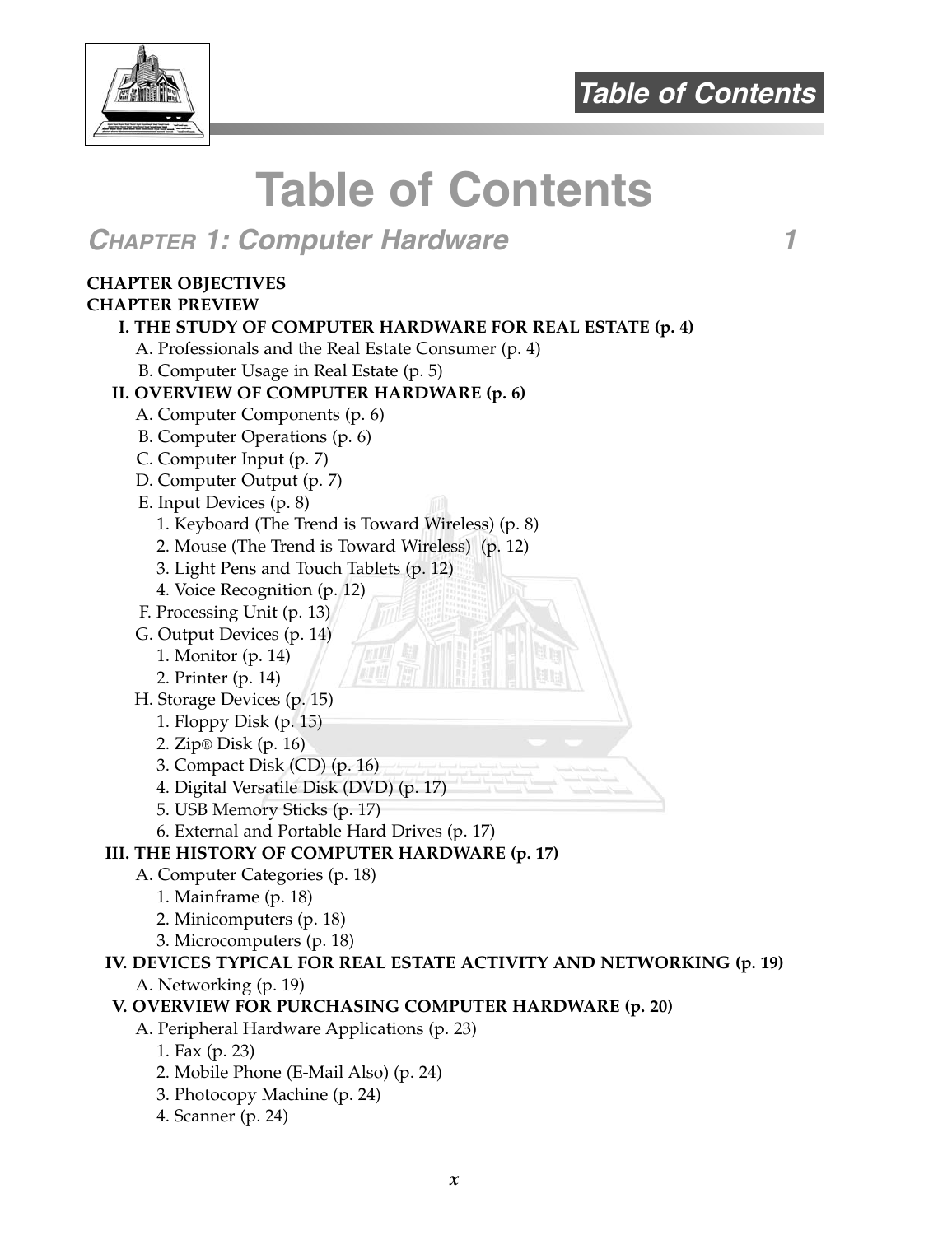5. Digital Camera (p. 25) 6. Personal Digital Assistant (PDA) (p. 25) **VI. INSTALLING AND MAINTAINING A COMPUTER SYSTEM (p. 26) VII. CHAPTER SUMMARY (p. 28) VIII. KEY TERMS (p. 29) IX. MULTIPLE CHOICE QUESTIONS (p. 30) X. INTERNET RESEARCH (p. 31) Chapter 2: Internet Communications Applications 33 CHAPTER OBJECTIVES CHAPTER PREVIEW I. THE INTERNET AND THE WEB (p. 35)** A. The Internet (p. 35) B. The Web (p. 35) C. Internet Protocol (p. 37) **II. SERVERS (p. 38) III. CONNECTING TO THE INTERNET (p. 38)** A. How Computers Connect (p. 38) B. Local-Area Network (p. 38) C. Dial-Up and DSL Modems (p. 39) D. Cable Modem (Broadband) (p. 39) E. T1 Lines (p. 39) F. Internet Service Provider (ISP) (p. 39) **IV. HTTP, BROWSERS, URLs (WEB ADDRESSES) (p. 42)**  A. Hypertext Transfer Protocol (HTTP) (p. 42) B. Browsers (p. 43) C. Uniform Resource Locator (URL) (p. 43) **V. DOMAIN NAME SYSTEM (DNS) AND ELECTRONIC MAIL (E-MAIL) (p. 45)** A. Domain Name (p. 45) B. Electronic Mail Software (E-Mail) (p. 45) 1. Attachments (p. 46) 2. Folders (p. 47) 3. Filters (p. 47) 4. Sent Folders (p. 47) 5. Multiple E-Mail Addresses (p. 47) **VI. HTML AND BULLETIN BOARD SYSTEM (BBS) (p. 48)** A. Hypertext Markup Language (HTML) (p. 48) B. Bulletin Board System (BBS) (p. 49) **VII. INTERNET CHAT – SYNCHRONOUS COMMUNICATION (p. 49) VIII. CHAPTER SUMMARY (p. 51) IX. KEY TERMS (p. 51) X. MULTIPLE CHOICE QUESTIONS (p. 52) XI. INTERNET RESEARCH (p. 53)**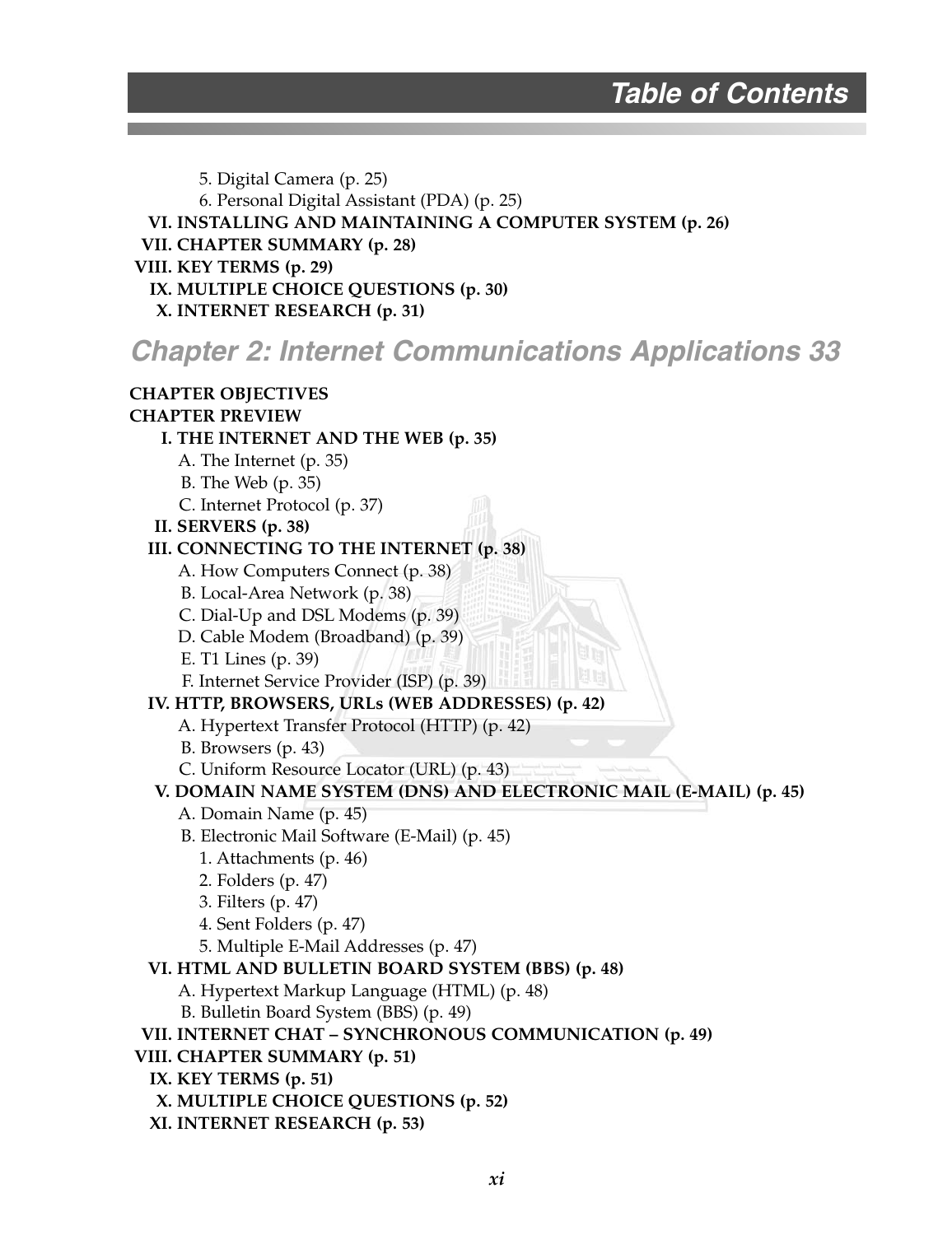

**CHAPTER 3: Software Applications, Suites, and Windows® 55 CHAPTER OBJECTIVES CHAPTER PREVIEW I. GENERAL SOFTWARE APPLICATIONS (p. 57)** A. Hardware (p. 57) B. Software (p. 57) C. Systems Software (p. 58) 1. Virus Scan Software (p. 58) D. Applications Software (p. 59) 1. Word Processing Software (p. 59) 2. Spreadsheet Software (Applications) (p. 60) 3. Database Software (p. 61) 4. Presentation Graphics Software (p. 61) E. Industry Software (p. 62) **II. COMPUTER SOFTWARE SUITES (p. 63)** A. Integrated Software (p. 63) 1. Microsoft Suite® (p. 63) a. Microsoft Word® (p. 63) b. Microsoft Excel® (p. 65) c. Microsoft Access® (p. 65) d. Microsoft PowerPoint® (p. 65) e. Microsoft Outlook® (p. 66) f. Microsoft Explorer® (p. 66) 2. The Corel® Suite (p. 66) **III. WINDOWS® SOFTWARE (p. 67) IV. ONLINE APPLICATIONS (p. 68)** A. Online Services (p. 68) B. Browsers (p. 69) C. Bulletin Board System (BBS) (p. 69) **V. REAL ESTATE SOFTWARE APPLICATIONS (p. 69) VI. LICENSING REQUIREMENTS FOR USAGE (p. 71) VII. PROFESSIONAL ORGANIZATIONS FOR SOFTWARE APPLICATIONS (p. 73) VIII. COMPUTER ETHICS (p. 73) IX. CHAPTER SUMMARY (p. 76) X. KEY TERMS (p. 77) XI. MULTIPLE CHOICE QUESTIONS (p. 78) XII. INTERNET RESEARCH (p. 79)**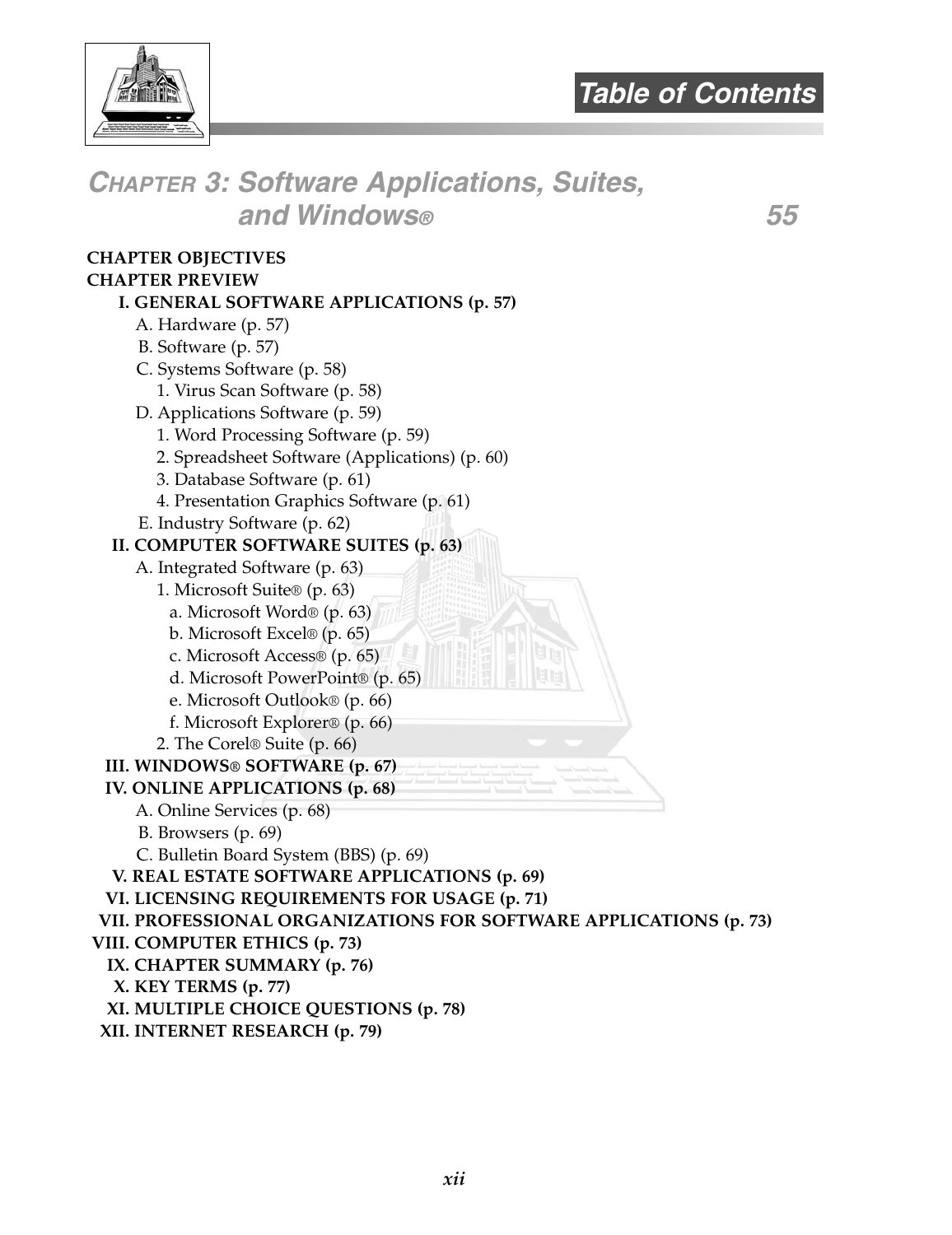# **Chapter 4: Web Searches and the Department of Real Estate 81**

#### **CHAPTER OBJECTIVES CHAPTER PREVIEW I. HOW TO SEARCH THE WEB (p. 84)** A. Search Engines (p. 84)

B. How to Use a Search Engine (p. 85)

1. Altavista® (p. 88)

2. AOL® (p. 88)

- 3. Excite® (p. 89)
- 4. Google® (p. 89)
- 5. Hotbot® (p. 90)
- 6. LookSmart® (p. 90)
- 7. MSN® (p. 91)
- 8. Yahoo!® (p. 92)
- 9. WebCrawler® (p. 92)

#### **II. GENERAL GOVERNMENT LAWS AND REGULATIONS (p. 91) III. DRE LICENSING AND BASIC EDUCATION REQUIREMENTS (p. 96) IV. DRE LICENSEE RENEWAL REQUIREMENTS (p. 97)**

A. Salesperson (p. 97)

1. Reciprocal Licensing Agreements (p. 99)

B. Broker (p. 99)

1. Obtaining Employing Broker Information (p. 101)

**V. TOP VIOLATIONS (p. 102)**

**VI. CONSUMERS AND THE DRE (p. 103)**

**VII. LICENSE AGENCY REGULATIONS ON COMPUTERS (p. 104)**

A. Article 4 (p. 104)

B. Article 15 (p. 105)

C. Article 16 (p. 105)

**VIII. CHAPTER SUMMARY (p. 106)**

**IX. KEY TERMS (p. 107)**

**X. MULTIPLE CHOICE QUESTIONS (p. 107)**

**XI. INTERNET RESEARCH (p. 109)**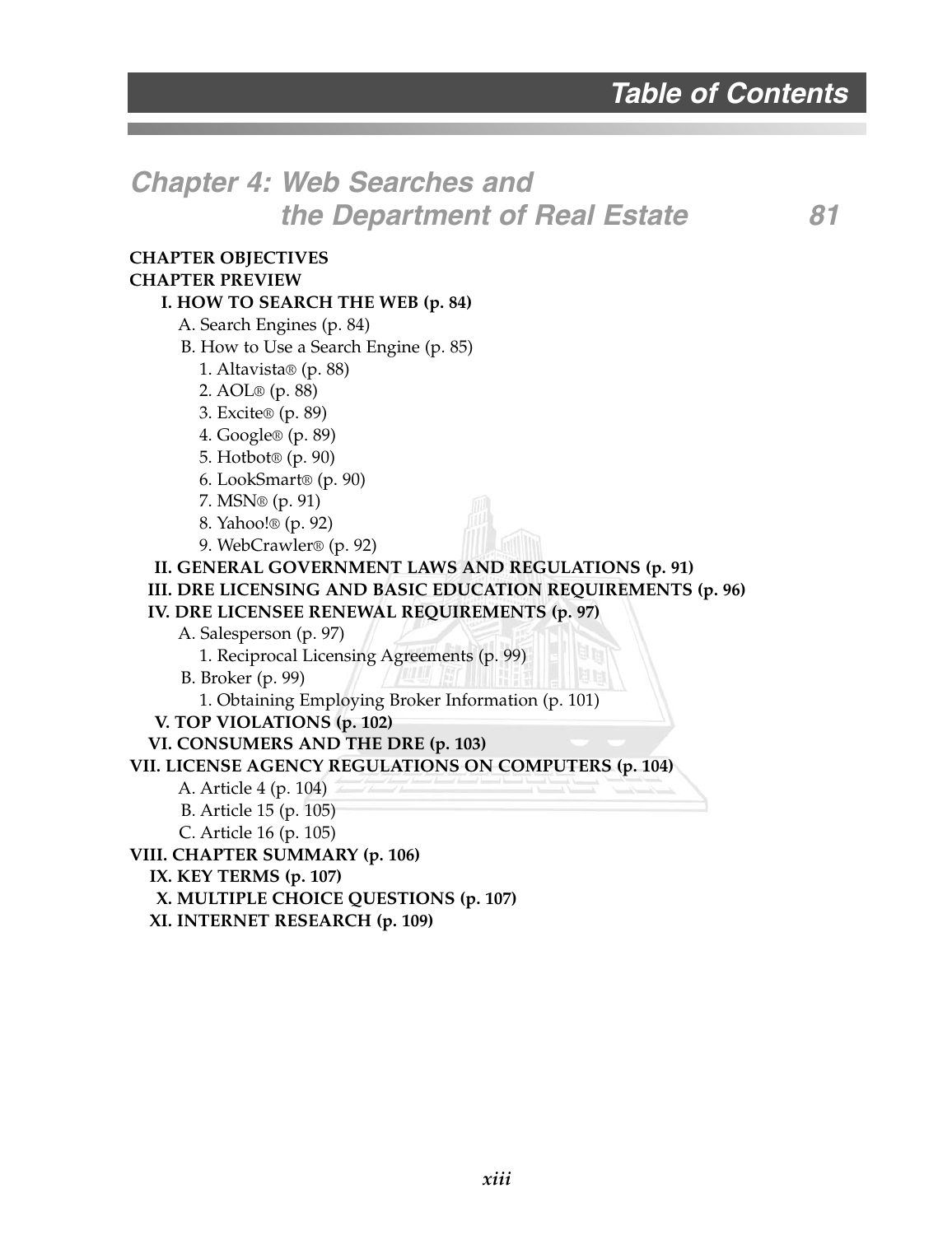

# **Chapter 5: Bookmarks, Favorites, and Associations 111**

#### **CHAPTER OBJECTIVES CHAPTER PREVIEW**

#### **I. BOOKMARKS AND FAVORITES (p. 113)**

A. How to Make a Netscape® Bookmark (p. 114)

- 1. Saving Bookmarks (p. 115)
- 2. History (p. 117)
- B. How to Make a Microsoft® Internet Explorer Favorite (p. 118) 1. Saving Favorites (p. 120)

#### **II. REAL ESTATE ASSOCIATIONS (p. 121)**

- A. National Association of Realtors® (NAR) (p. 121)
- B. National Association of Real Estate Brokers® (NAREB) (p. 124)
- C. National Association of Hispanic Real Estate Professionals (NAHREP) (p. 124)
- D. Asian Real Estate Association of America (AREAA) (p. 124)
- E. State Association of Realtors® (AOR) (p. 124)
- F. Appraisal Associations (p. 127)
- G. Loan/Lender Associations (p. 127)
- H. Escrow Associations (p. 127)
- I. General Business Associations for Real Estate Practitioners (p. 129)
- J. Property Management (p. 131)
- K. Real Estate Brokerage and Agents (p. 131)
- L. Title Insurance Companies (p. 133)

#### **III. HOW TO BUILD A WEB PAGE (p. 133)**

- **IV. CHAPTER SUMMARY (p. 135)**
- **V. KEY TERMS (p. 135)**
- **VI. MULTIPLE CHOICE QUESTIONS (p. 135)**
- **VII. INTERNET RESEARCH (p. 136)**

# **Chapter 6: Time Management and the Real Estate Assistant 139**

### **CHAPTER OBJECTIVES**

#### **CHAPTER PREVIEW**

#### **I. TIME MANAGEMENT (p. 141)**

- A. Analyze Current Time Use (p. 141)
- B. Determining Goals (p. 142)
	- 1. Long-Term and Short-Term Goals (p. 143)
	- 2. Mission Statement (p.147)
	- a. Mission Statement Changes Over Time (p. 148)
	- 3. Determining Income Potential (p. 148)
	- 4. Setting Your Priority List (p. 150)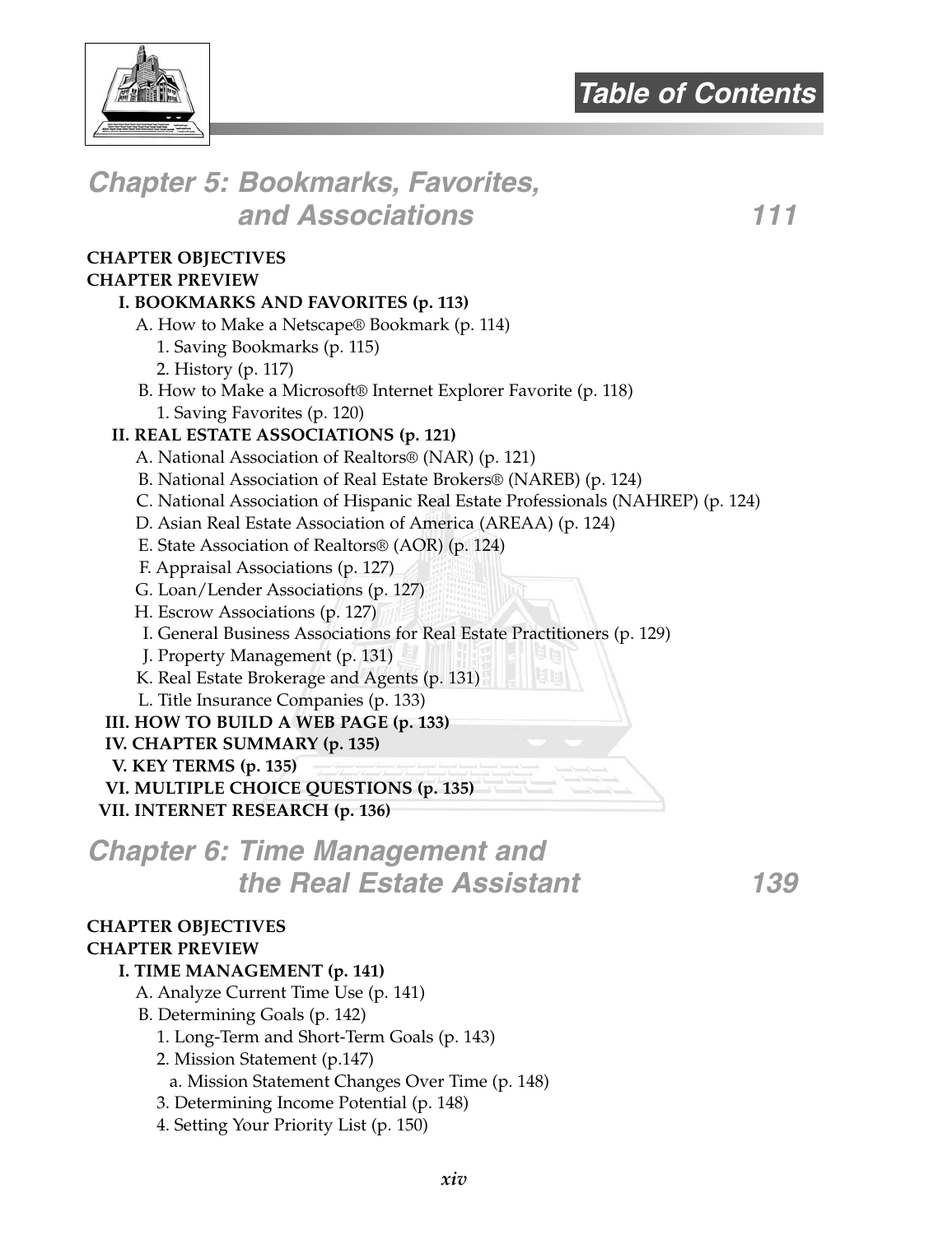5. Establish Interim Steps (p. 151) 6. Cost of Accomplishing Your Goals (p. 152) 7. Work Toward Your Goals (p. 152) 8. Establishing Priorities (p. 152) 9. Choose a Mentor (p. 154) 10. Proper Tools (p. 154) **II. SCHEDULING EVENTS (p. 155)** A. Scheduling Events: Communications (p. 157) B. Scheduling Events: People (p. 157) C. Scheduling Events: E-Mail (p. 158) **III. DAY PLANNERS AND CALENDARS (p. 159)** A. Day Planner (p. 159) B. Calendar (p. 162) **IV. TRAINING (p. 163)** A. General Business Training (p. 163) B. Computer Training (p. 165) **V. THE REAL ESTATE ASSISTANT (p. 165)** A. Tasks a Non-Licensed Real Estate Assistant Can Perform (p. 166) B. The Licensed Real Estate Assistant (p. 168) C. Software for the Agent and Assistant (p. 168) 1. Top Producer® (p. 168) 2. EZ Coordinator® (p. 168) 3. Other Software Programs (p. 169) **VI. HUMAN RESOURCES (p. 170) VII. CHAPTER SUMMARY (p. 172) VIII. KEY TERMS (p. 172) IX. MULTIPLE CHOICE QUESTIONS (p. 173) X. INTERNET RESEARCH (p. 174) Chapter 7: Real Estate Contacts – More Than an Address Book 177 CHAPTER OBJECTIVES CHAPTER PREVIEW I. DATABASES (p. 179)** A. Electronic Database (p. 180) 1. ACT!® (p. 180) 2. Goldmine® (p. 182) 3. Lotus® Organizer (p. 185) 4. Microsoft® Outlook (p. 186) 5. MS Access® (p. 187) 6. Top Producer® (p. 188) a. Database Compatibility (p. 191) **II. THE ADDRESS BOOK (p. 191)** A. Type of Clients (p. 194)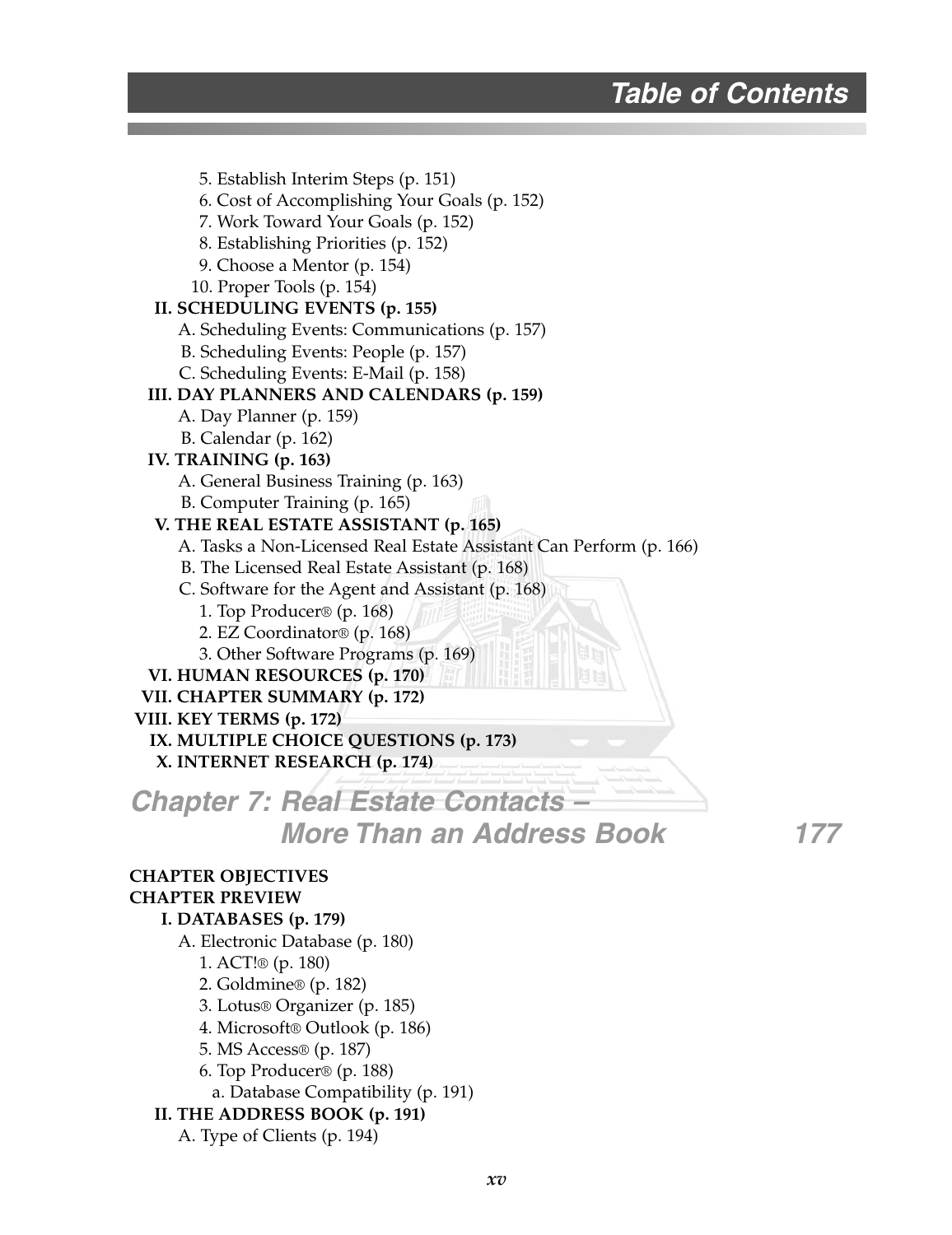

**III. INTERNET DATABASE (p. 195)** A. MLS Database (p. 195) B. Software Database (p. 196) C. Web Database (p. 197) D. Lead Management (p. 198) E. Tips for Internet Database Use (p. 198) F. E-Mail Management (p. 198) **IV. TRACKING AND FOLLOW-UP (p. 199) V. CHAPTER SUMMARY (p. 201) VI. KEY TERMS (p. 201) VIII. MULTIPLE CHOICE QUESTIONS (p. 202) IX. INTERNET RESEARCH (p. 204) Chapter 8: Office Peripherals 207 CHAPTER OBJECTIVES CHAPTER PREVIEW I. PRINTERS (p. 209)** A. Impact Printers (p. 209) B. Non-Impact Printers (p. 209) 1. Ink-Jet Printers (p. 209) 2. Laser Printers (p. 210) C. Networking and Sharing Printers (p. 210) D. Printer Features (p. 210) **II. SCANNERS (p. 210) III. DIGITAL CAMERAS (p. 211)** A. Resolution (p. 212) 1. Megapixels (p. 213) B. Size, Weight, Design (p. 213) C. Zoom Lenses (p. 213) D. Manual Focus (p. 213) E. Storage (p. 213) F. Batteries (p. 214) G. Menus (p. 214) **IV. TELEPHONES (p. 215) V. FINANCIAL CALCULATORS (p. 218)** A. Hewlett-Packard (HP) Models (p. 219) B. Texas Instruments (TI) Models (p. 219) C. Calculated Industries Models (p. 219) **VI. PDAs (p. 223) VII. CHAPTER SUMMARY (p. 232) VIII. KEY TERMS (p. 232) IX. MULTIPLE CHOICE QUESTIONS (p. 233) X. INTERNET RESEARCH (p. 235)**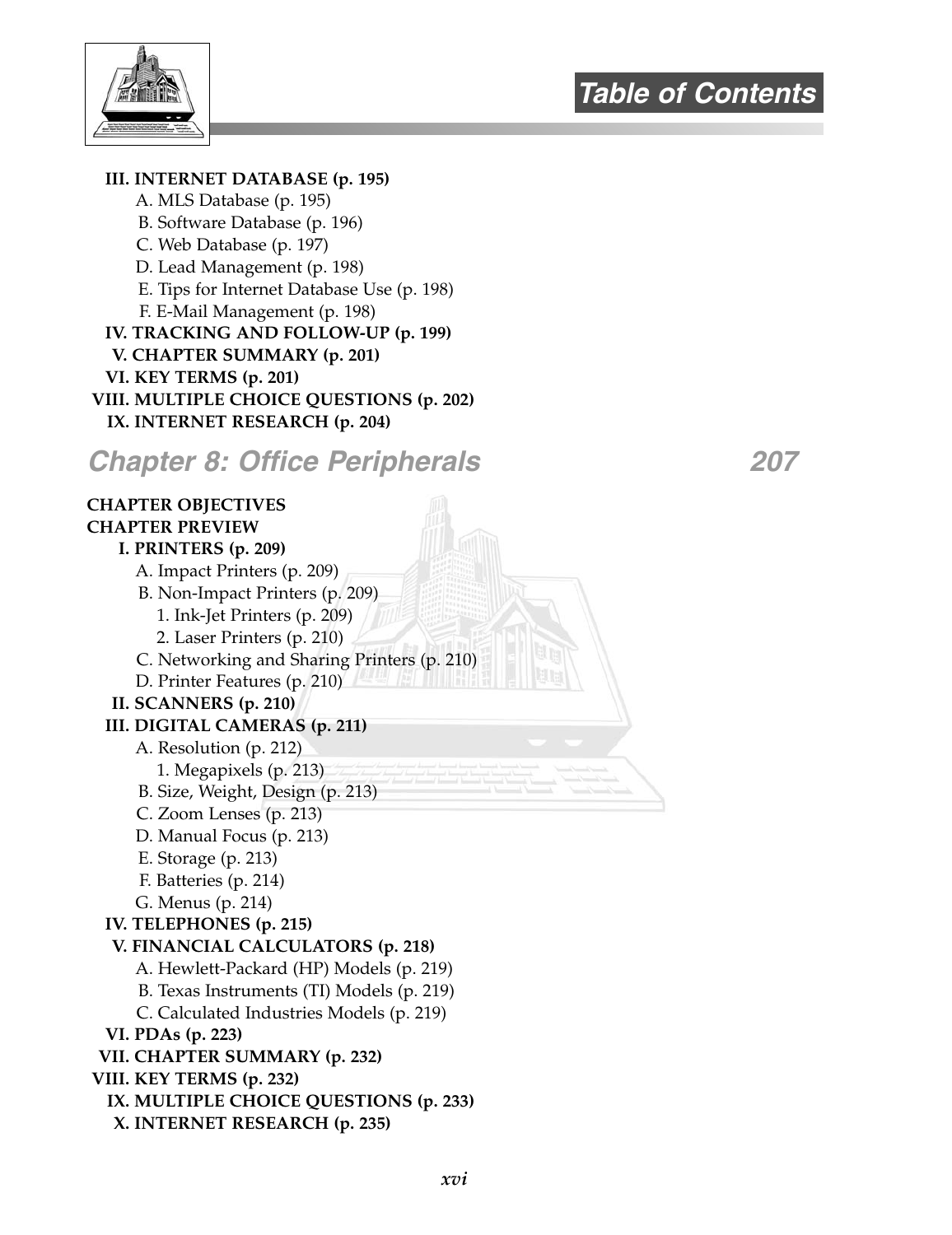# **Chapter 9: Marketing, Advertising, and Presentations 237**

| <b>CHAPTER OBJECTIVES</b>                                                |
|--------------------------------------------------------------------------|
| <b>CHAPTER PREVIEW</b>                                                   |
| I. SOFTWARE OPTIONS (p. 239)                                             |
| II. PROSPECTING (p. 240)                                                 |
| A. Purchasing Leads (p. 241)                                             |
| B. Referrals (p. 241)                                                    |
| C. The Internet (p. 242)                                                 |
| D. Web-Based Marketing (p. 243)                                          |
| 1. Prospecting Services Offered to Other Agents (p. 243)                 |
| III. TYPES OF MEDIA (p. 244)                                             |
| A. Strategy Considerations for Media Choice (p. 245)                     |
| B. Designing Marketing Materials (p. 245)                                |
| IV. MARKETING (p. 246)                                                   |
| A. Marketing a Property for Sale (p. 247)                                |
| 1. Marketing to the Public (p. 247)                                      |
| 2. Marketing to Other Agents (p. 247)                                    |
| 3. Marketing to Sellers (p. 247)                                         |
| 4. Marketing to the Buyers (p. 250)                                      |
| B. Tagging Listings in the MLS (p. 251)                                  |
| C. Remarks Section of the Listing Agreement (p. 252)                     |
| D. Understanding Technical Terms (p. 252)                                |
| V. MARKET NICHE (p. 254)                                                 |
| A. Using the Internet for Marketing (p. 255)                             |
| B. Mission Statement (p. 256)                                            |
| C. Helping Clients Reach Their Goals (p. 256)                            |
| D. Review Other Websites (p. 256)                                        |
| E. Don't Send Conflicting Signals (p. 256)                               |
| VI. MARKETING LIBRARY (p. 257)                                           |
| A. Using Marketing Materials (p. 257)                                    |
| 1. Flyers (p. 257)                                                       |
| 2. E-Mail and Web Marketing (p. 260)                                     |
| VII. ADVERTISING (p. 265)                                                |
| A. Integrated Marketing Communications (IMC) (p. 265)                    |
| B. Ad Content (p. 265)                                                   |
| C. Newspaper and Magazine Advertising (p. 265)                           |
| VIII. ADVERTISING REGULATIONS (p. 266)                                   |
| A. Housing and Urban Development (HUD) Advertising Requirements (p. 266) |
| B. National Association of Realtors® (NAR) Code of Ethics (p. 268)       |
| C. Legal Constraints (p. 268)                                            |
| IX. BROKER - AGENT COMMUNICATIONS (p. 278)                               |
|                                                                          |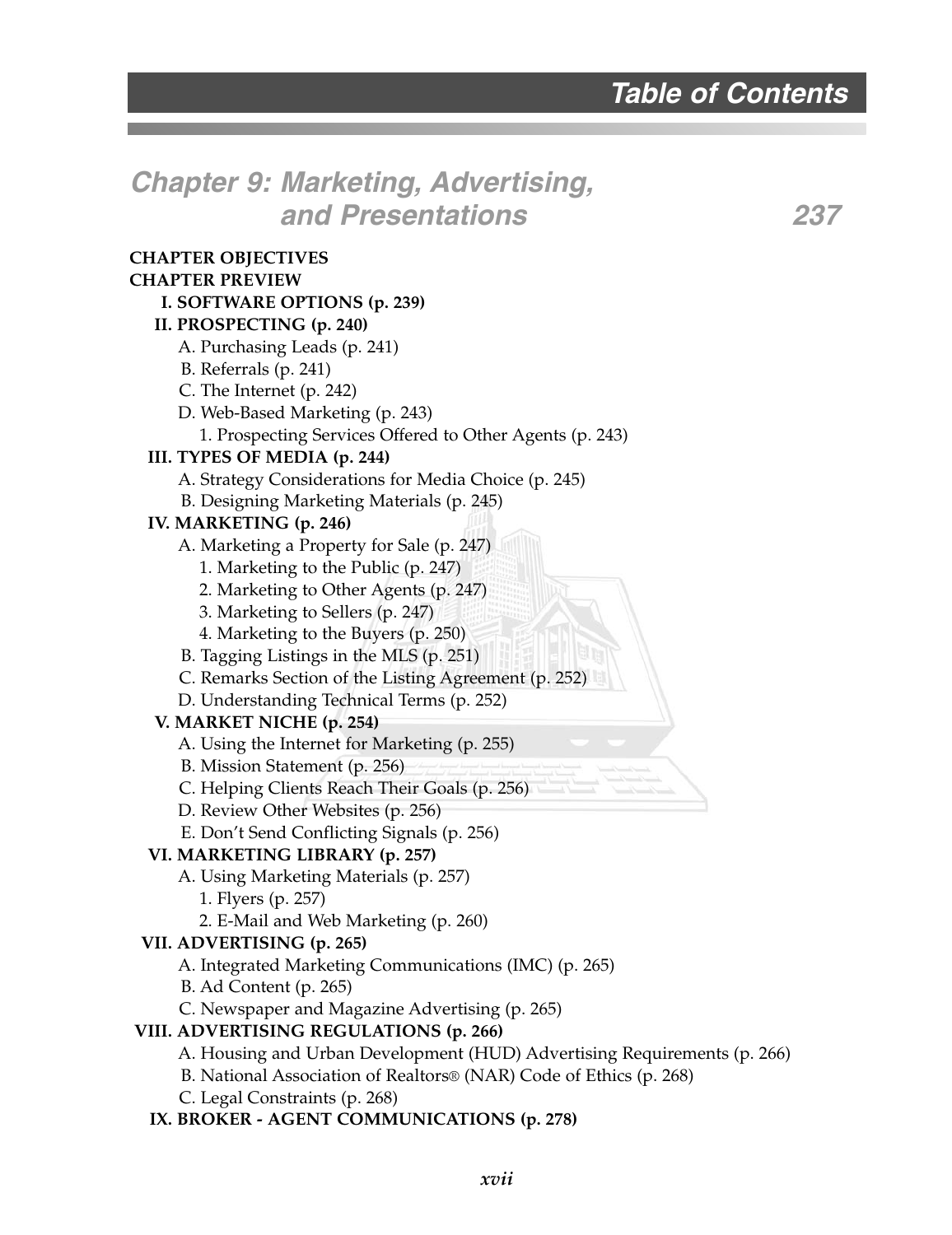

#### **X. CHAPTER SUMMARY (p. 281) XI. KEY TERMS (p. 282) XII. MULTIPLE CHOICE QUESTIONS (p. 283) XIII. INTERNET RESEARCH (p. 285)**

# **Chapter 10: Credit, Title, and Escrow Company Operations 289**

### **CHAPTER OBJECTIVES**

#### **CHAPTER PREVIEW I. CREDIT (p. 291)**

- A. Credit Laws for Consumers (p. 292)
- B. Sample Credit Report (p. 296)
	- 1. Example 1 (p. 296)
	- 2. Example 2 (p. 298)
	- 3. Payments Made on Time or Not (p. 299)
	- 4. Inquires Made by Lenders (p. 301)
	- 5. Applicant's Address (p. 303)
- C. Credit Score (p. 304)
- D. Credit Report Software Providers (p. 306)

#### **II. TITLE COMPANY (p. 308)**

- A. Title Insurance Procedure and Policies (p. 308)
	- 1. California Land Title Association (CLTA) (p. 308)
	- 2. American Land Title Associaton (ALTA) (p. 309)
	- 3. Binder Policy and Other Endorsements (p. 309)
- B. Checking Title Evidence (p. 310)
- C. Title Companies Offer Various Services (p. 311)
- D. Sometimes Title Insurance is Not Required (p. 312)
- E. Manner in Which Title is Taken is Important (p. 312)

#### **III. STATEMENT OF INFORMATION (SI) (p. 314)**

#### **IV. ESCROW COMPANY (p. 317)**

- A. Electronic Escrow Services (p. 319)
- B. Escrow Software (p. 319)
- C. Escrow Trade Associations (p. 320)
- **V. IMPOUND ACCOUNT (p. 320)**
- **VI. CHAPTER SUMMARY (p. 323)**

#### **VII. KEY TERMS (p. 324)**

- **VIII. MULTIPLE CHOICE QUESTIONS (p. 325)**
- **IX. INTERNET RESEARCH (p. 327)**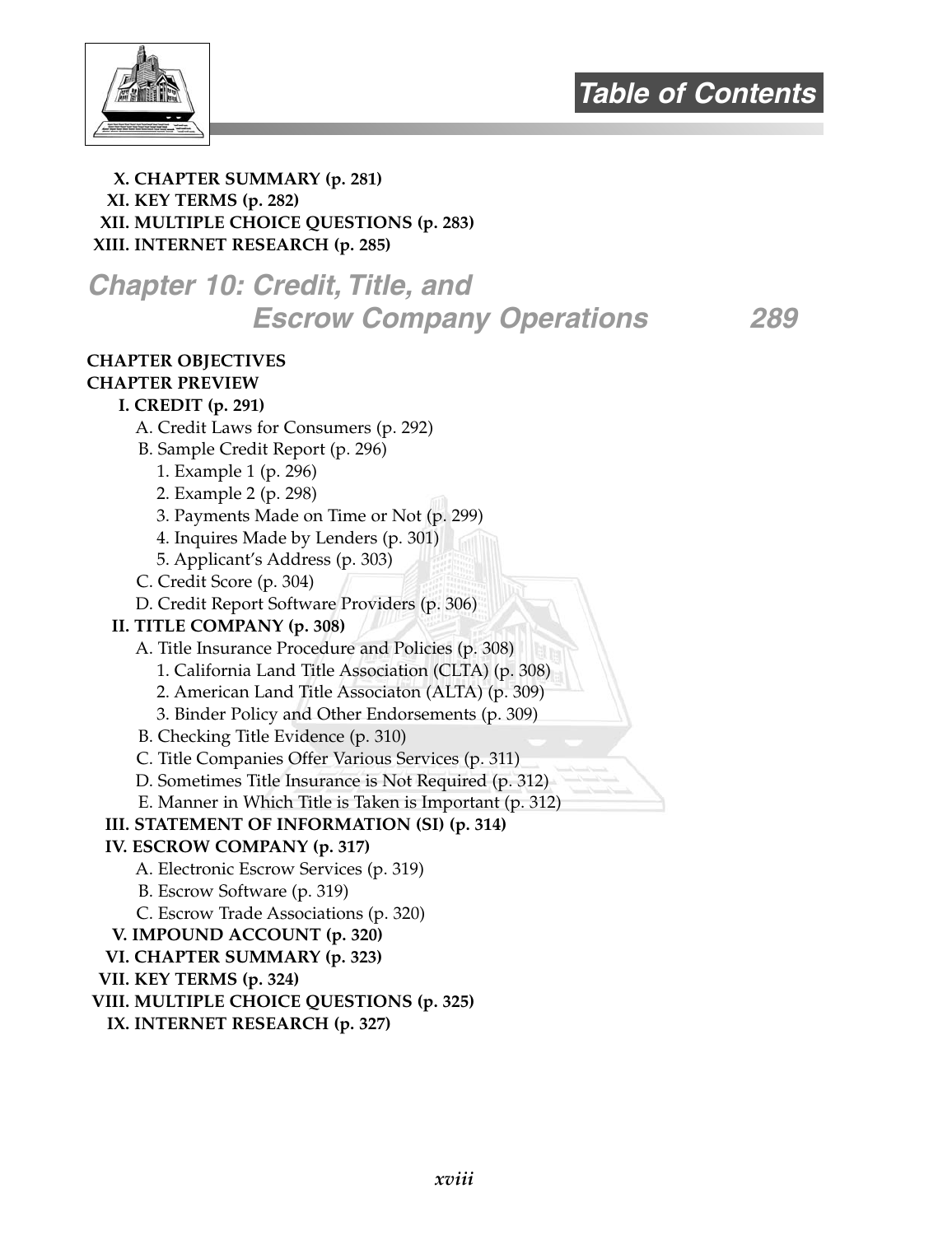# **Chapter 11: Real Estate Loans and Lenders 331**

#### **CHAPTER OBJECTIVES CHAPTER PREVIEW**

#### **I. SELECTING A LOAN PROVIDER (p. 333)**

- A. Mortgage Loan Brokers (p. 333)
- B. Mortgage Bankers (p. 334)

C. Real Estate Agent as Loan Originator (p. 334)

1. Agent Benefits From Offering Loan Brokerage Services (p. 335)

D. Consumers Demand More Feedback on Loan Process (p. 335)

E. Steps in the Loan Process (p. 335)

#### **II. CONVENTIONAL LOAN FEATURES (p. 337)**

- A. Buydown (p. 338)
- B. 15-, 30-, 40-Year Loan (p. 338)
- C. Biweekly Payments (p. 338)
- D. Cap (p. 339)
- E. Negative Amortization (p. 339)
- F. Convertibility (p. 340)
- G. Requirements for Obtaining Loan Funds (p. 340)
- F. Pre-Qualified vs. Pre-Approved (p. 342)

#### **III. FNMA, GNMA, AND FHLMC (p. 342)**

A. Non-Conforming Loan (p. 344)

- **IV. GOVERNMENT-BACKED LOANS (p. 344)**
	- A. Federal Housing Administration (FHA) (p. 345)
	- B. Department of Veterans Affairs (Backs VA Loans) (p. 347)
	- C. Differences Between Conventional and Government Loans (p. 347)
- **V. INDEXES (p. 347)**

#### **VI. MORTGAGE INSURANCE (p. 350)**

- A. Private Mortgage Insurance (PMI) (p. 350)
- B. Mutual Mortgage Insurance (MMI) (p. 350)
- C. Mortgage Insurance Providers (p. 350)

#### **VII. AMORTIZATION AND BANK RATES (p. 354)**

#### **VIII. FEDERAL TRUTH-IN-LENDING LAW (REGULATION Z) (p. 354)**

#### **IX. LOAN PROGRAM SOFTWARE (p. 356)**

- A. Desktop Originator® (p. 358)
- B. Interlinq (Entre)® (p. 358)
- C. Calyx® "Point" (p. 359)
- **X. ONLINE LOANS (p. 360)**
- **XI. CHAPTER SUMMARY (p. 362)**
- **XII. KEY TERMS (p. 363)**
- **XIII. MULTIPLE CHOICE QUESTIONS (p. 364)**
- **XIV. INTERNET RESEARCH (p. 366)**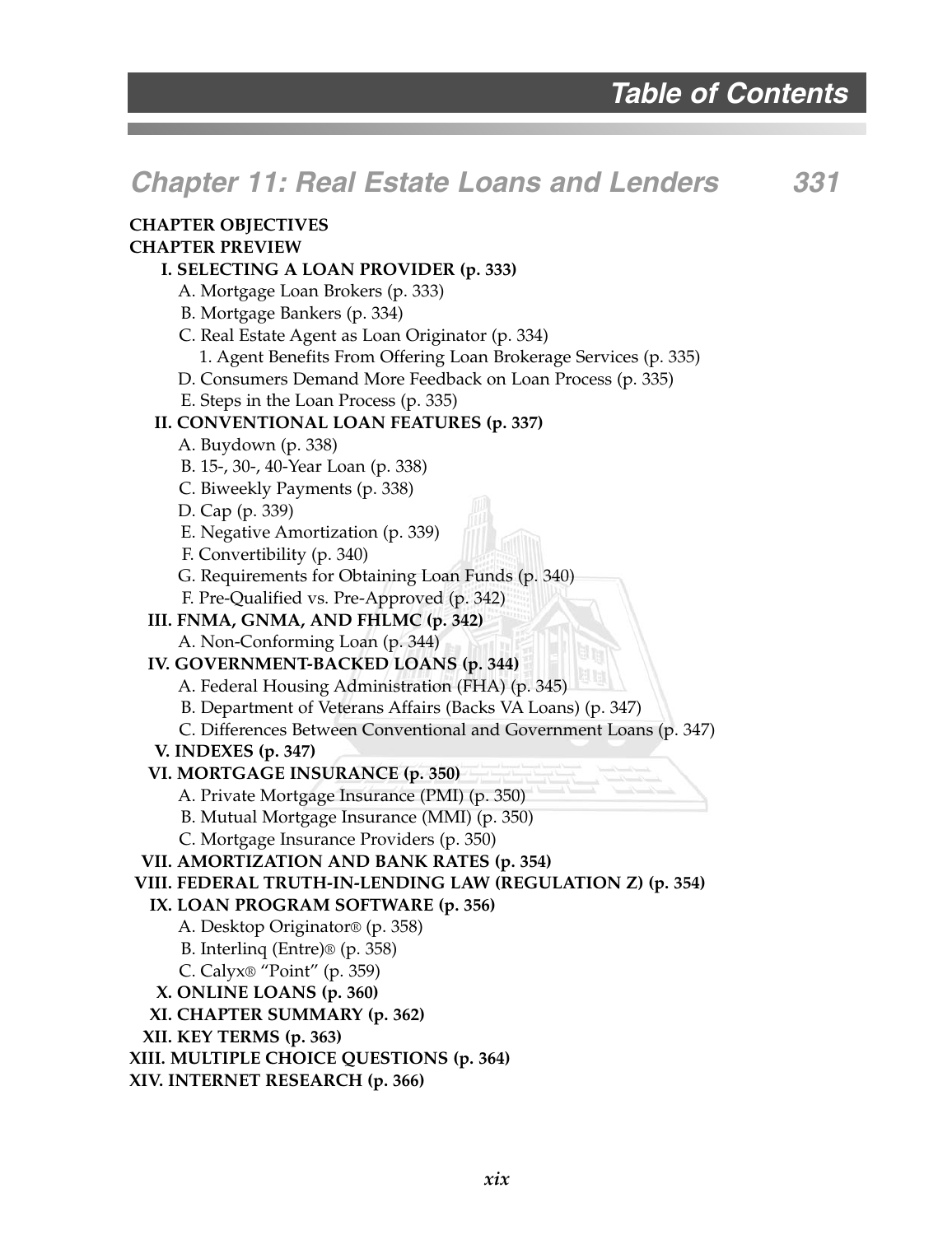

# **Chapter 12: Property Management (and Commercial, Industrial Real Estate) 369**

#### **CHAPTER OBJECTIVES CHAPTER PREVIEW**

#### **I. RESIDENTIAL RENTAL PROCEDURES, CONTRACTS, AND FORMS (p. 372)**

- A. Property Owners (p. 372)
- B. Tenants (p. 373)
- C. Rental Procedures (p. 373)
	- 1. Make-Ready (p. 373)
	- 2. Screening (p. 374)
	- 3. Legal (Laws Vary From State-to-State) (p. 375)
- D. Legal Codes and Notices (p. 379)

#### **II. PROFESSIONAL DESIGNATIONS AND ORGANIZATIONS (p. 380)**

- A. Institute of Real Estate Management (IREM) (p. 380)
- B. Accredited Management Organization (AMO) (p. 381)
- C. On-Site Manager (p. 382)
- D. National Apartment Association (NAA) (p. 382)
- E. National Property Management Association (NPMA) (p. 383)
- F. Local Apartment Association (p. 383)
- G. Builders Owners Managers Association (BOMA) (p. 383)
- H. The e-University (p. 385)

#### **III. LEGAL ISSUES IN RENTAL-INCOME HOUSING (p. 385)**

- A. Disclosures (Information About Potential Problems) (p. 387)
	- 1. Toxic Substances (p. 387)
	- 2. Asbestos (p. 387)
	- 3. Hot Water Tank Strap and Safety Release Valve (p. 387)
	- 4. Lead-Based Paint (p. 387)
	- 5. Mold (p. 388)
	- 6. Noise (p. 389)
	- 7. Smoke Detectors (p. 389)
- B. Fair Housing (p. 389)
	- 1. California Laws (p. 389)
- C. Military Duty (p. 392)
- D. Religious Organization Exemption (p. 393)
- E. Rent Control (p. 393)

#### **IV. HOMEOWNER'S ASSOCIATION (HOA) (p. 394)**

- **V. COMMERCIAL AND INDUSTRIAL REAL ESTATE (p. 397)**
	- A. Commercial Property (p. 398)
	- B. Industrial Property (p. 398)

#### **VI. PROPERTY MANAGEMENT APPLICATIONS SOFTWARE (p. 399)**

- A. Software for Landlords (p. 400)
- **VII. CHAPTER SUMMARY (p. 403)**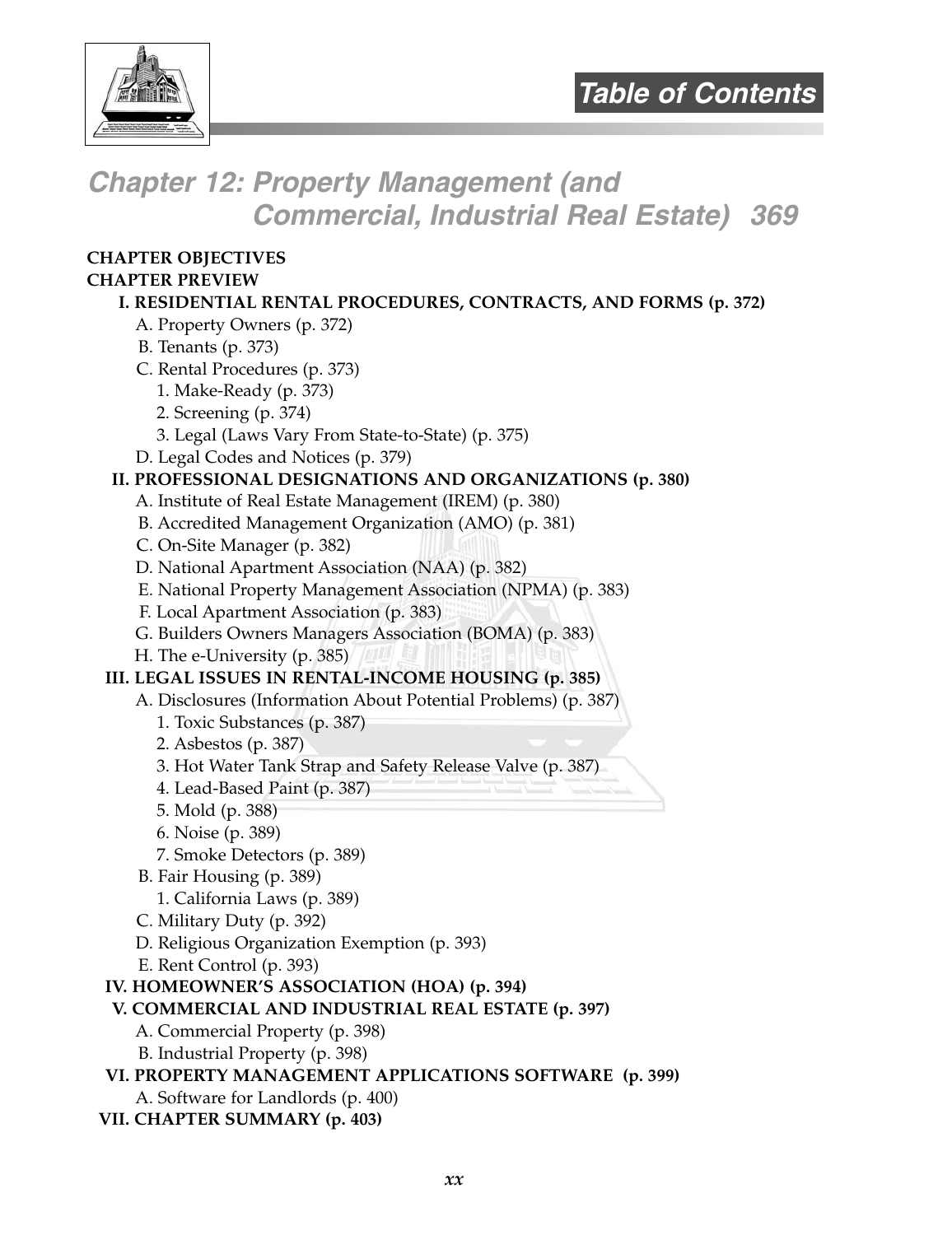#### **VIII. KEY TERMS (p. 403) IX. MULTIPLE CHOICE QUESTIONS (p. 404) X. INTERNET RESEARCH (p. 406)**

### **Chapter 13: Appraisal and the Office of Real Estate Appraisal (OREA) 409**

#### **CHAPTER OBJECTIVES**

#### **CHAPTER PREVIEW**

#### **I. REQUIREMENTS FOR LICENSING (p. 411)**

A. Financial Institutions Reform, Recovery, and Enforcement Act (FIRREA) (p. 412)

B. Secondary Money Market Appraisal Criteria (p. 412)

#### **II. OREA LICENSEE STATUS (p. 414)**

A. Obtaining the License (p. 415)

B. Information on Existing Licensees (p. 416)

#### **III. APPRAISAL PROFESSIONAL AFFILIATIONS (p. 417)**

A. Reciprocal State Agreements (p. 418)

#### **IV. PURPOSE AND TYPES OF APPRAISAL REPORTS (p. 419)**

- A. Purpose of Appraisal (p. 419)
	- 1. Appraisal for Financing (p. 419)
	- 2. Appraisal for Insurance (p. 420)
	- 3. Government Interaction Appraisal (p. 420)
	- 4. Court-Required Appraisal (p. 420)
	- 5. Appraisal for Taxation of Real Property (p. 421)
	- 6. Personal Income Tax Settlement Appraisal (p. 421)
- B. Types of Appraisal Reports (p. 421)
- **V. APPRAISAL SOFTWARE (p. 422)**

A. Standard Forms Required for Appraisal Software (p. 427)

**VI. CHAPTER SUMMARY (p. 428**)

#### **VII. KEY TERMS (p. 429)**

**VIII. MULTIPLE CHOICE QUESTIONS (p. 430) IX. INTERNET RESEARCH (p. 432)**

### **Chapter 14: Taxation, Regulation, and Disclosures 435**

### **CHAPTER OBJECTIVES**

#### **CHAPTER PREVIEW**

#### **I. PROPERTY TAXATION (p. 437)**

A. Proposition 13 (Landmark Decision) (p. 438)

- B. Proposition 58 (p. 438)
- C. Proposition 60 (p. 439)
- D. Proposition 90 (p. 439)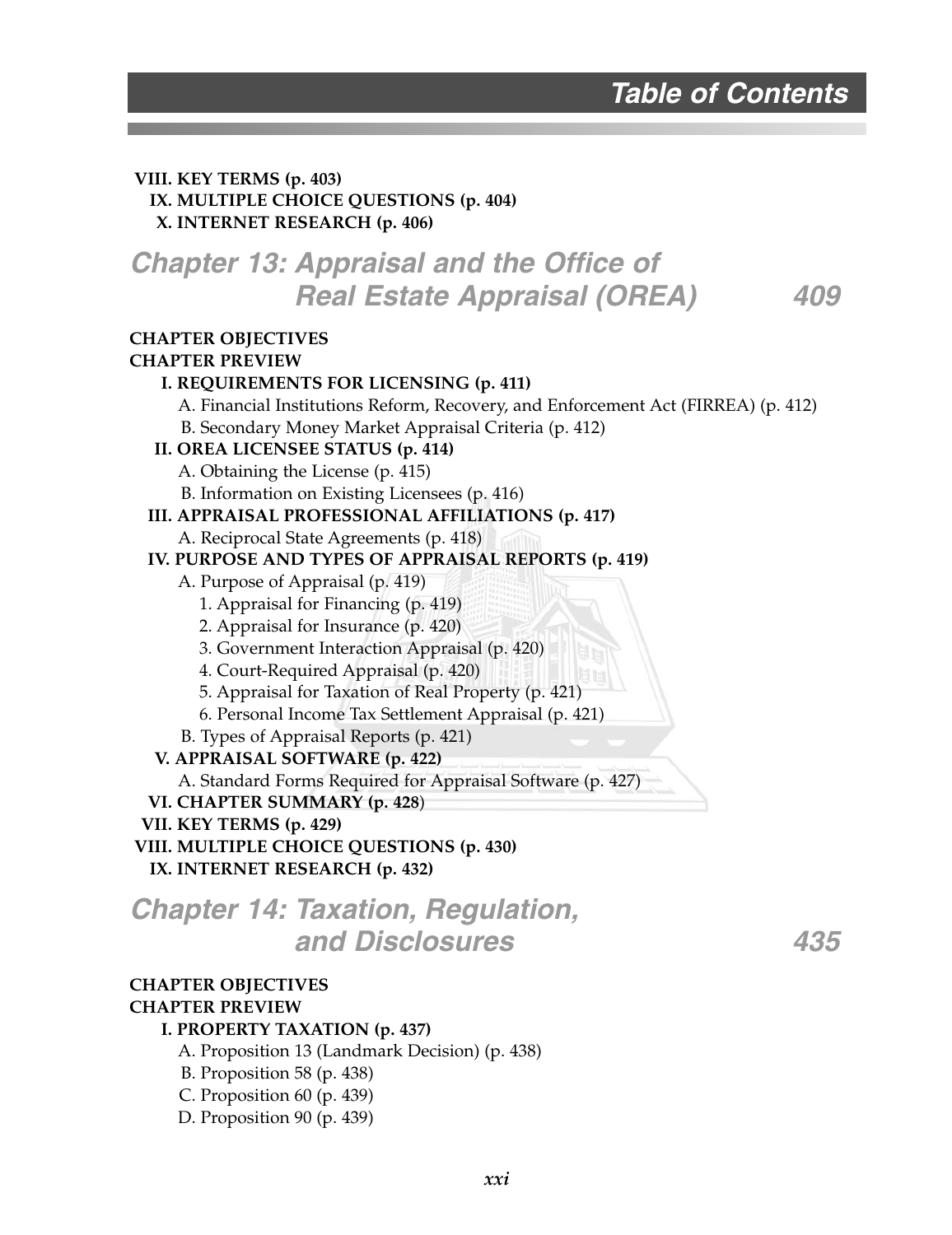



E. Proposition 193 (p. 440)

F. Supplemental Tax (p. 440)

G. Business Personal Property Tax (California) (p. 441)

H. Documentary Transfer Tax (California) (p. 441)

I. Exemption From Property Taxes (p. 442)

J. Bond Improvement Act of 1915 (California) (p. 442)

K. Mello-Roos Community Facilities Act (California) (p. 443)

L. Postponement or Rebate of Property Taxes (Varies From State-to-State) (p. 443)

M. Special District Assessments (p. 443)

#### **II. INCOME TAXES (p. 443)**

- A. Loan Interest Deduction (p. 444)
- B. Property Tax Deduction (p. 445)
- C. Income Property Deductions (p. 445)
- D. 3.33% Withholding Tax (p. 446)

E. Exchange (p. 446)

1. Non-Personal Residence Exchange (p. 448)

**III. ZONING (p. 448)**

**IV. DISCLOSURES (CALIFORNIA-SPECIFIC AND FEDERAL) (p. 450)**

**V. STATE OFFICES OF REAL ESTATE REGULATION (p. 460)**

- **VI. CHAPTER SUMMARY (p. 463)**
- **VII. KEY TERMS (p. 464)**

**VIII. MULTIPLE CHOICE QUESTIONS (p. 465)**

**IX. INTERNET RESEARCH (p. 467)**

**Chapter 15: Real Estate Investment and Construction 469**

#### **CHAPTER OBJECTIVES**

#### **CHAPTER PREVIEW**

#### **I. TYPES OF SECURITIES (p. 471)**

#### **II. THE SECONDARY MONEY MARKET (p. 473)**

- A. Federal and Private Agencies in the Secondary Money Market (p. 474)
	- 1. Federal National Mortgage Association (FNMA) (p. 474)
	- 2. Federal Home Loan Mortgage Corporation (FHLMC) (p. 474)
	- 3. Government National Mortgage Association (GNMA) (p. 475)
	- 4. Farm Service Agency (FSA) (p. 475)
- B. Indexes (p. 475)
- **III. INVESTMENTS (p. 475)**
	- A. Domestic Demographics (p. 475)
	- B. Foreign Investors (p. 476)

#### **IV. CONSTRUCTION (p. 480)**

A. California Demographics (p. 480)

B. Residential Construction Terms (Home Plans) (p. 482)

1. Country Home (p. 482)